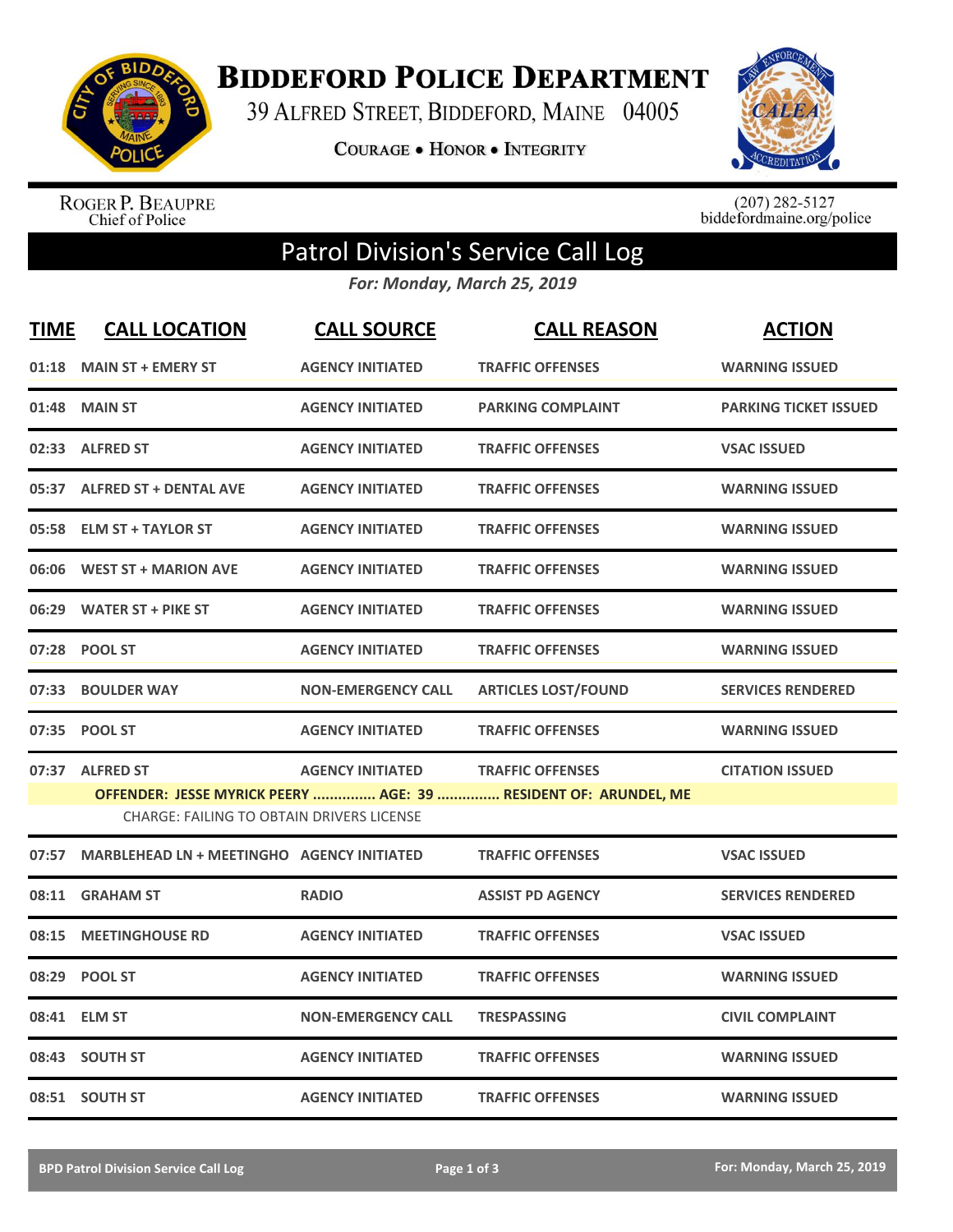| <b>TIME</b> | <b>CALL LOCATION</b> | <b>CALL SOURCE</b>                                          | <b>CALL REASON</b>                                                    | <b>ACTION</b>               |
|-------------|----------------------|-------------------------------------------------------------|-----------------------------------------------------------------------|-----------------------------|
|             | 09:04 RIVER RD       | <b>AGENCY INITIATED</b>                                     | <b>TRAFFIC OFFENSES</b>                                               | <b>WARNING ISSUED</b>       |
|             | 09:22 WASHINGTON ST  | <b>NON-EMERGENCY CALL</b>                                   | <b>PARKING COMPLAINT</b>                                              | <b>SERVICES RENDERED</b>    |
| 09:28       | <b>BOULDER WAY</b>   | <b>AGENCY INITIATED</b>                                     | <b>OPER AFTER SUSPENSION</b>                                          | <b>CITATION ISSUED</b>      |
|             |                      | <b>CHARGE: OPERATING WHILE LICENSE SUSPENDED OR REVOKED</b> | OFFENDER: BRITTANY LEE KELLEY  AGE: 29  RESIDENT OF: PARSONSFIELD, ME |                             |
|             | 09:36 ELM ST         | <b>AGENCY INITIATED</b>                                     | <b>TRAFFIC OFFENSES</b>                                               | <b>VSAC ISSUED</b>          |
|             | 09:49 ELM ST         | <b>AGENCY INITIATED</b>                                     | <b>ALL OTHER</b>                                                      | <b>SERVICES RENDERED</b>    |
|             | 10:02 ST MARYS ST    | <b>NON-EMERGENCY CALL</b>                                   | <b>ARTICLES LOST/FOUND</b>                                            | <b>SERVICES RENDERED</b>    |
|             | 10:31 HILL ST        | <b>RADIO</b>                                                | <b>JUVENILE OFFENSES</b>                                              | <b>SERVICES RENDERED</b>    |
|             | 10:53 WESTWOOD DR    | <b>AGENCY INITIATED</b>                                     | <b>PRO-ACTIVE DV RESPONSE TEAM</b>                                    | <b>NO VIOLATION</b>         |
|             | 11:15 BACON ST       | <b>AGENCY INITIATED</b>                                     | <b>PAPERWORK</b>                                                      | <b>PAPERWORK NOT SERVED</b> |
|             | 11:29 OAK RIDGE RD   | <b>AGENCY INITIATED</b>                                     | <b>PRO-ACTIVE DV RESPONSE TEAM</b>                                    | <b>NO VIOLATION</b>         |
|             | 11:36 SOUTH ST       | <b>AGENCY INITIATED</b>                                     | <b>TRAFFIC OFFENSES</b>                                               | <b>VSAC ISSUED</b>          |
|             | 11:52 MAY ST         | <b>AGENCY INITIATED</b>                                     | <b>TRAFFIC OFFENSES</b>                                               | <b>WARNING ISSUED</b>       |
|             | 11:52 CLEAVES ST     | <b>E-911 CALL</b>                                           | <b>SUSPICION</b>                                                      | <b>SERVICES RENDERED</b>    |
|             | 12:06 ELM ST         | <b>AGENCY INITIATED</b>                                     | <b>TRAFFIC OFFENSES</b>                                               | <b>WARNING ISSUED</b>       |
|             | 12:08 WEST COLE RD   | <b>AGENCY INITIATED</b>                                     | <b>TRAFFIC OFFENSES</b>                                               | <b>VSAC ISSUED</b>          |
|             | 12:09 MAY ST         | <b>AGENCY INITIATED</b>                                     | <b>PAPERWORK</b>                                                      | <b>PAPERWORK NOT SERVED</b> |
|             | 12:19 BELMONT AVE    | <b>NON-EMERGENCY CALL</b>                                   | <b>THEFT</b>                                                          | <b>REPORT TAKEN</b>         |
|             | 12:31 ALFRED ST      | <b>NON-EMERGENCY CALL</b>                                   | <b>ARTICLES LOST/FOUND</b>                                            | <b>REPORT TAKEN</b>         |
|             | 12:57 ALFRED ST      | <b>NON-EMERGENCY CALL</b>                                   | <b>COURT ORDERED CHECK IN</b>                                         | <b>SERVICES RENDERED</b>    |
|             | 13:06 BARRA RD       | <b>AGENCY INITIATED</b>                                     | <b>TRAFFIC OFFENSES</b>                                               | <b>WARNING ISSUED</b>       |
|             | 13:09 ALFRED ST      | <b>NON-EMERGENCY CALL</b>                                   | <b>DISABLED VEHICLE</b>                                               | <b>SERVICES RENDERED</b>    |
|             | 13:20 PRECOURT ST    | <b>AGENCY INITIATED</b>                                     | <b>TRAFFIC OFFENSES</b>                                               | <b>WARNING ISSUED</b>       |
|             | 13:29 ELM ST         | <b>AGENCY INITIATED</b>                                     | <b>TRAFFIC OFFENSES</b>                                               | <b>VSAC ISSUED</b>          |
|             | 13:39 MARINER WAY    | <b>E-911 CALL</b>                                           | <b>ANIMAL COMPLAINT</b>                                               | <b>GONE ON ARRIVAL</b>      |
|             | 13:44 MAIN ST        | <b>WALK-IN AT STATION</b>                                   | <b>HARASSMENT</b>                                                     | <b>NO ACTION REQUIRED</b>   |